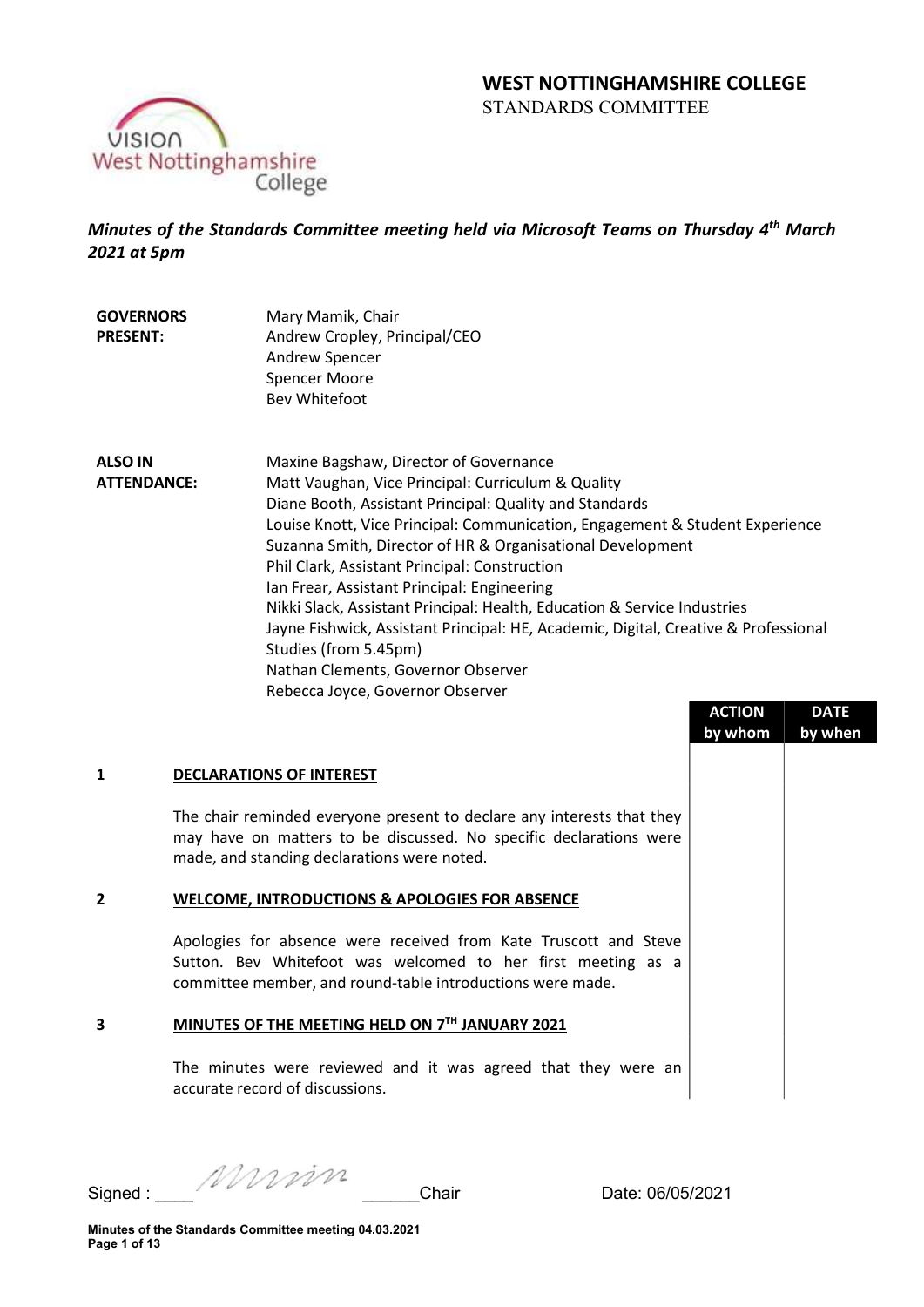AGREED: to approve the minutes of the meeting held on  $7<sup>th</sup>$  January 2021.

There were no matters arising.

# 4 ACTION PROGRESS REPORT

The committee were happy to note the content of the update provided and were assured regarding the good progress being made on actions requested at earlier meetings.

# 5 QIAP – 2020/21 PROGRESS UPDATE

The vice principal introduced this item and drew the committee's attention to the QIAP. He explained that this is updated internally every two weeks. As agreed, the intention for this meeting is to focus on two of the five key aspects that require improvement.

#### 1) Apprenticeship provision

Key matters brought to the committee's attention were:

- There are nine overarching actions in the QIAP that focus on strengthening the weaknesses.
- There is much emphasis on improving the teaching, learning assessment and support of apprentices, as well as monitoring of performance in a number of ways.
- The college continues to hold apprenticeship performance monitoring reviews which are chaired by the assistant principal: quality and standards.
- The OneFile task group helps to drive the consistent use of OneFile across all apprenticeship provision.
- There are a series of improvement drivers, including apprenticeship coaches, comprehensive CPD, and regular attendance by external professionals.
- Section 3 of the report confirms that there is a trajectory of improvement but it is still not felt to be swift enough.
- February 2019 was a watershed moment in terms of the scrutiny of apprenticeship provision.
- A number of poor performing concerns have exponentially improved since the 18/19 year: e.g. the overall achievement of apprentices improved from 48% in 18/19 to 53% in 19/20, and the current overall retention rate of 74.2% will, if all apprentices remain in learning and achieve, mean a significant increase in performance for 20/21. This would place performance above national averages; however, it does depend on a series of actions having the required impact.
- There are good end-point assessment outcomes, particularly in relation to high grades: 60.2% achieved high grades.

Signed : \_\_\_\_ \_\_\_\_\_\_Chair Date: 06/05/2021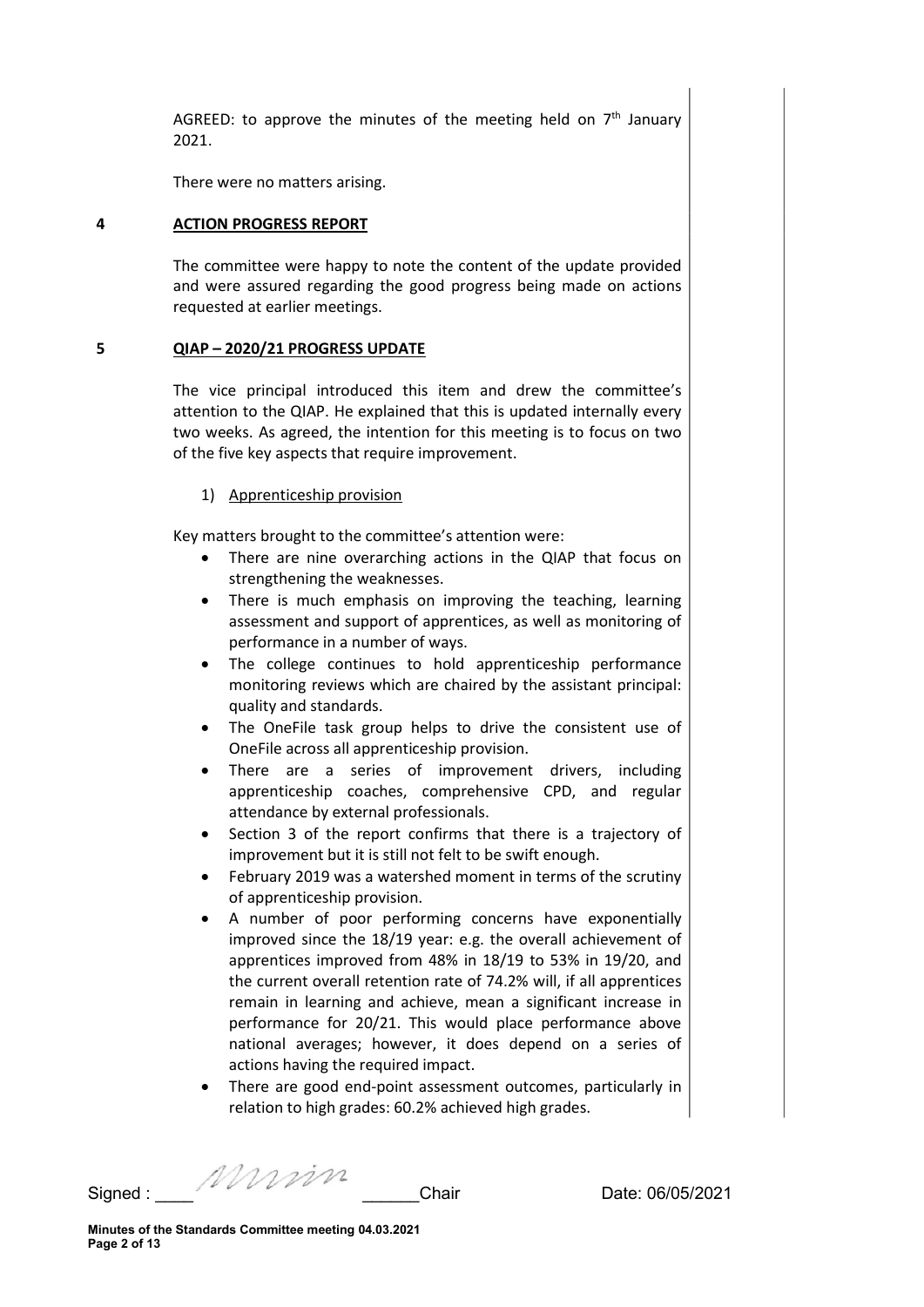- Most apprentices, despite COVID, have remained with their employers.
- A total of 27% of apprentices took on enhanced roles and/or secured promotion, which is really exceptional, with the sector average being circa 9%.
- That said, there are too many apprentices not receiving their reviews within the statutory twelve-week window. This was described as 'stubborn data', with approximately a quarter of apprentices not having had a review within the last twelve weeks. There are some specific reasons for this in a number of areas, e.g. in health and social care settings, apprentices cannot be released by their employers because of work demands and, in relation to construction, employers do not want to release apprentices for online learning. There are 16% of apprentices with no activity recorded on OneFile for 30 days.

The committee were advised that the vice principal and the assistant principal have met with every single specialist and are driving forward increased accountability. As an overview, apprenticeships are improving, but the vice principal expressed the view that there were still too many issues to address.

# 2) Tutorials

Key matters noted were:

- There are six overarching actions within the QIAP.
- A deep dive has been undertaken in relation to this area, and one area for improvement is the need to make sure that one-toones are undertaken when there are no other students in the same room.
- Some good practice was seen during the deep dive. A number of elements are working well, but there is more to do in relation to the risks of radicalisation and target setting (in some tutorials).
- Employability and IAG are largely strong.
- A large proportion have moved to positive destinations.

In general discussion, the committee acknowledged that, from the initial starting point, the position in relation to apprenticeship provision has definitely improved and the committee is given assurance regarding the detailed reviews undertaken.

The committee asked for an update in relation to the local footprint for apprenticeship provision. The vice principal confirmed that the college has been driving a more local/regionalised offer for some time. The college is supporting locally where it can, e.g. hair and beauty apprentices will be invited to site over Easter to use the salons. It was confirmed that the college has withdrawn from most of the national provision, although it does still consider opportunities in this area; however, these have to be supported by a very strong business case. The

Signed : \_\_\_\_ \_\_\_\_\_\_Chair Date: 06/05/2021

Q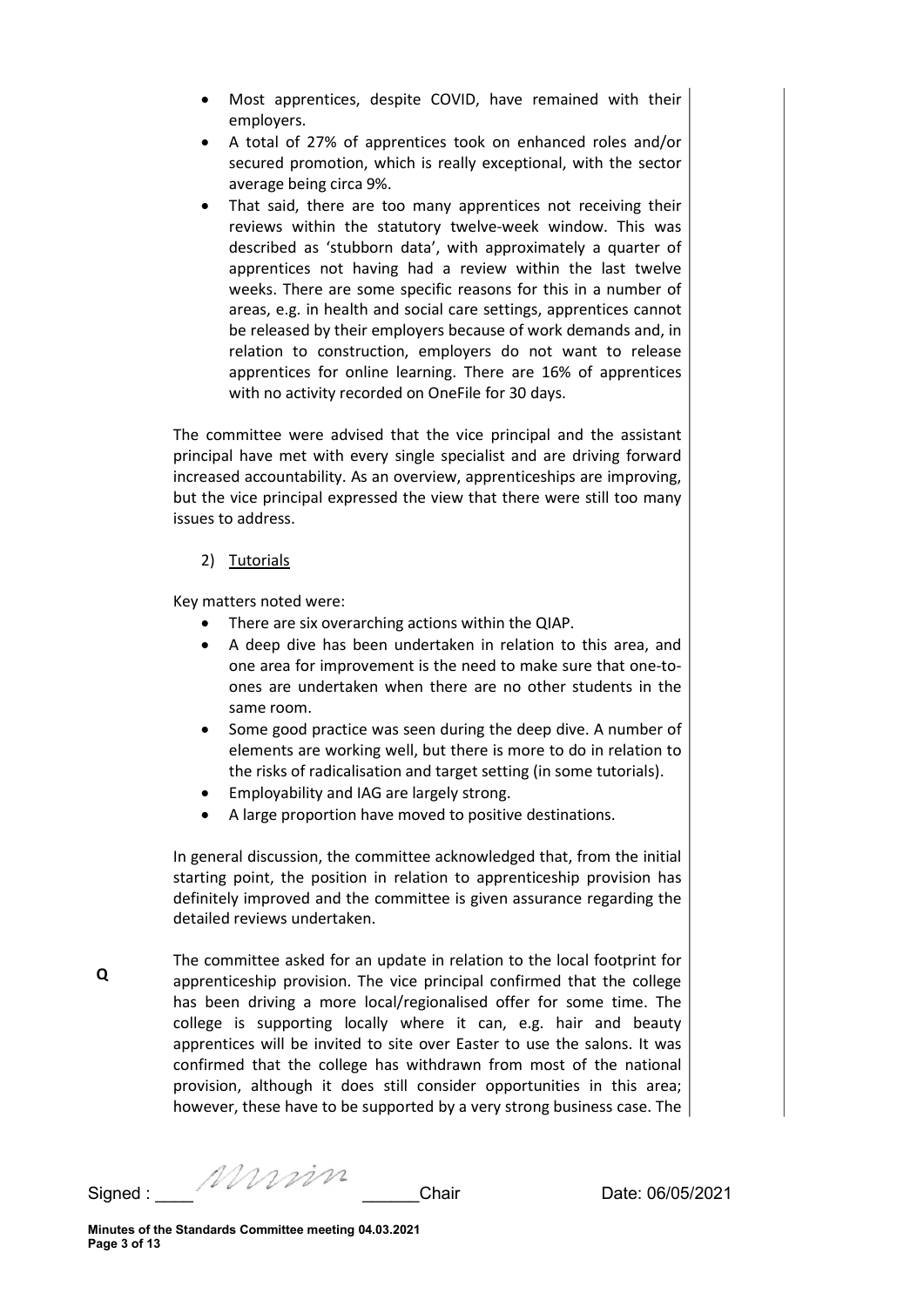vice principal indicated that the college has 'upped its game' in terms of welfare, with regular contact made to check wellbeing, mental health, etc. There are lots more touchpoint opportunities via emails, calls, etc. outside of the formal review arrangements.

- Q In relation to progress recording, the committee asked whether this was just vocational or included maths and English. The vice principal confirmed that it is a mix where progress is not being recorded and includes both vocational and maths and English elements. The committee were advised that the college is hoping to recruit a new Functional Skills post to support the work required to regularly monitor maths and English progress. It was explained that, of the 16% with no recorded reviews, it is in some instances just apprentices not pressing a specific button to confirm activity is completed; however, for others, there really has been no contact.
- Q One member of the committee asked whether it is possible to link the OneFile system with bksb to obtain more data. It was confirmed that this is possible and that more concrete plans in relation to this would be established by the time of the next meeting.

The committee asked for clarification on the current volume of apprentices enrolled, whether the level of funding is an issue, i.e. not enough to do what is needed, and whether or not OneFile is the right system. The vice principal confirmed that the college is committed to the OneFile system and is continually looking for ways to improve. The college used to have Smart Assessor but moved to OneFile as this was generally thought to be the better system. The assistant principal indicated that to change again would be catastrophic and gave assurance that the college is seeing improvements in OneFile use, albeit that it is slower than required. The vice principal indicated that the reviews have been streamlined, with four sections removed to make it less burdensome to complete; this was a multi-party review and response. The college is now asking assessors to create voice recordings rather than manually type into the system: this is easier and provides much richer data in any event.

In relation to funding available, the vice principal expressed the view that the college needs to broaden its approach and offer in relation to sport and leisure, and he confirmed that the team were working to better understand the market and opportunities in this area.

CH When discussing tutorials, the committee cross-referenced with the deep dive report later in the meeting, and the comment was made that they were too teacher-led and didn't sufficiently help students to develop their study skills. A challenge from the committee was whether or not a core curriculum is required in tutorials, and one member of the committee questioned whether 'tutorial' is the right word, i.e. do students value them enough. All agreed that it was important to raise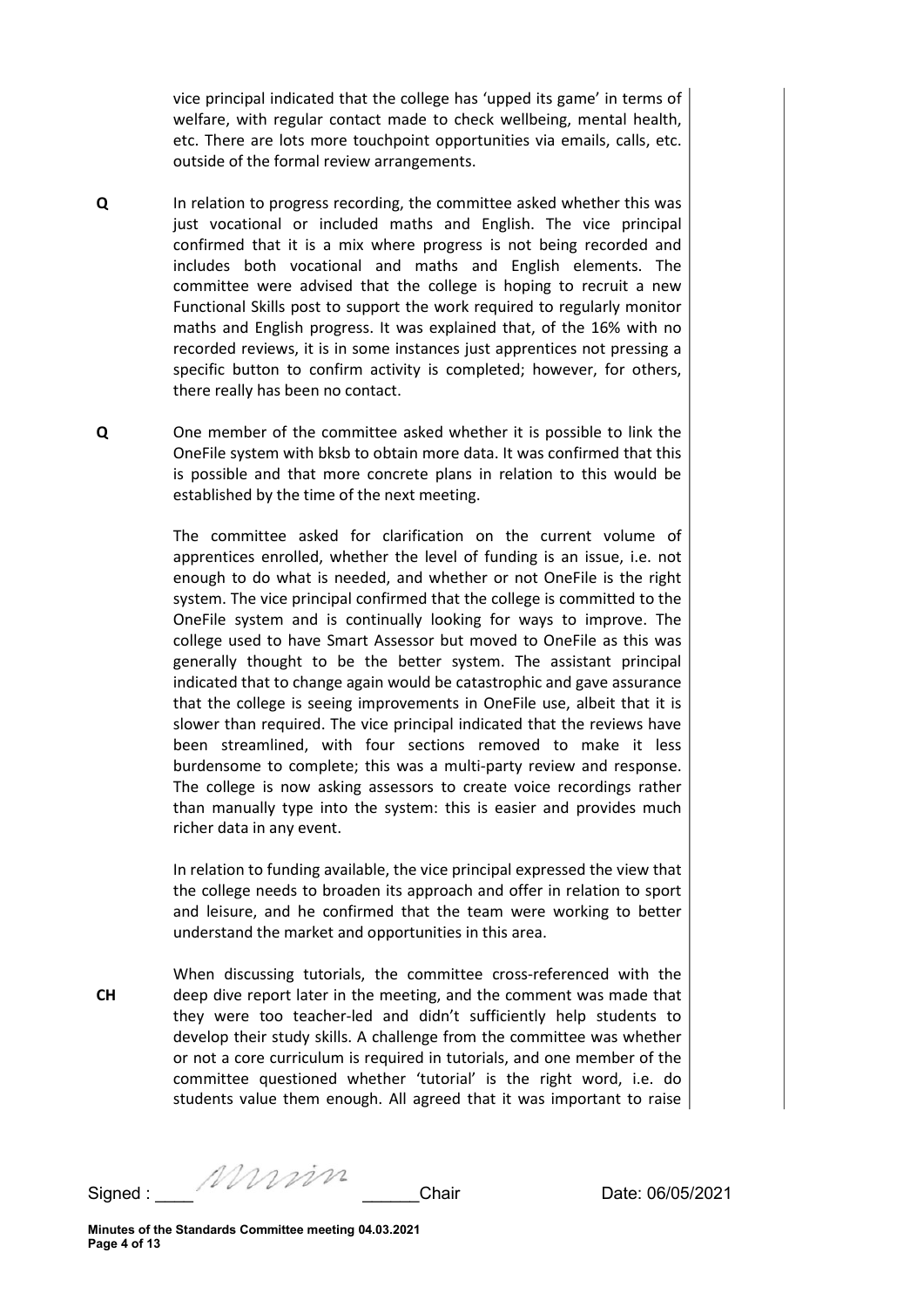the value-added profile for students. The vice principal expressed the belief that on-site tutorials have a much greater impact, particularly with visuals and cross-fertilisation that has taken place in the past. He indicated that it was hard to maximise tutorials when carried out virtually/remotely and acknowledged that there was a need to energise and excite students in relation to these. That said, the on-site survey carried out in the autumn term showed that students were overwhelmingly positive in relation to the tutorials provided. He indicated that, in the post-COVID world, staff would really be able to crack on with plans in this area.

CH One member of the committee challenged on the quality aspects of tutorials. She indicated that there was a wealth of amazing resources but that the college is asking staff to deliver some particularly sensitive topics. She questioned whether staff have the right skills, experience, qualifications, etc. to deliver. It was felt that there is more that can be done to equip staff with the right tools and also use external resources where appropriate.

AGREED: to note the content of the update provided.

#### 6 BALANCED SCORECARD REPORT

The vice principal introduced this item and indicated that there were seven aspects of the balanced scorecard to report on at this meeting, including:

- 1) Impact of the ASPIRE curriculum on deep dives he confirmed an amber RAG rating in relation to this and, in terms of the positives, the DD process is rigorous with 20 trained observers. There is constant ongoing training but it is believed that the college does not have enough focus on ambition and high grades when considering curriculum intent. To address this, the college has now changed the focus of the DD template and it has been broken down in to each of the component parts: A-S-P-I-R-E. He expressed the view that DD as a process, apart from the focus on drive and aspirations, is RAG-rated as green. The principal indicated that the college covers approximately 50% of ASPIRE without even thinking about it and that there is confidence that the new framework in place will push the position to 100%.
- 2) Outcomes of deep dives the vice principal confirmed that this was also RAG-rated as amber. He explained that 15 deep dives have been undertaken in this academic year; however, no grades have been given for overall effectiveness because of the remote working arrangements. He confirmed that the intention is to start to grade once deep dives of site activity can take place. It was confirmed that the intention of the process is not to be punitive and that the aim is to engender a culture of collective

Signed : \_\_\_\_ \_\_\_\_\_\_Chair Date: 06/05/2021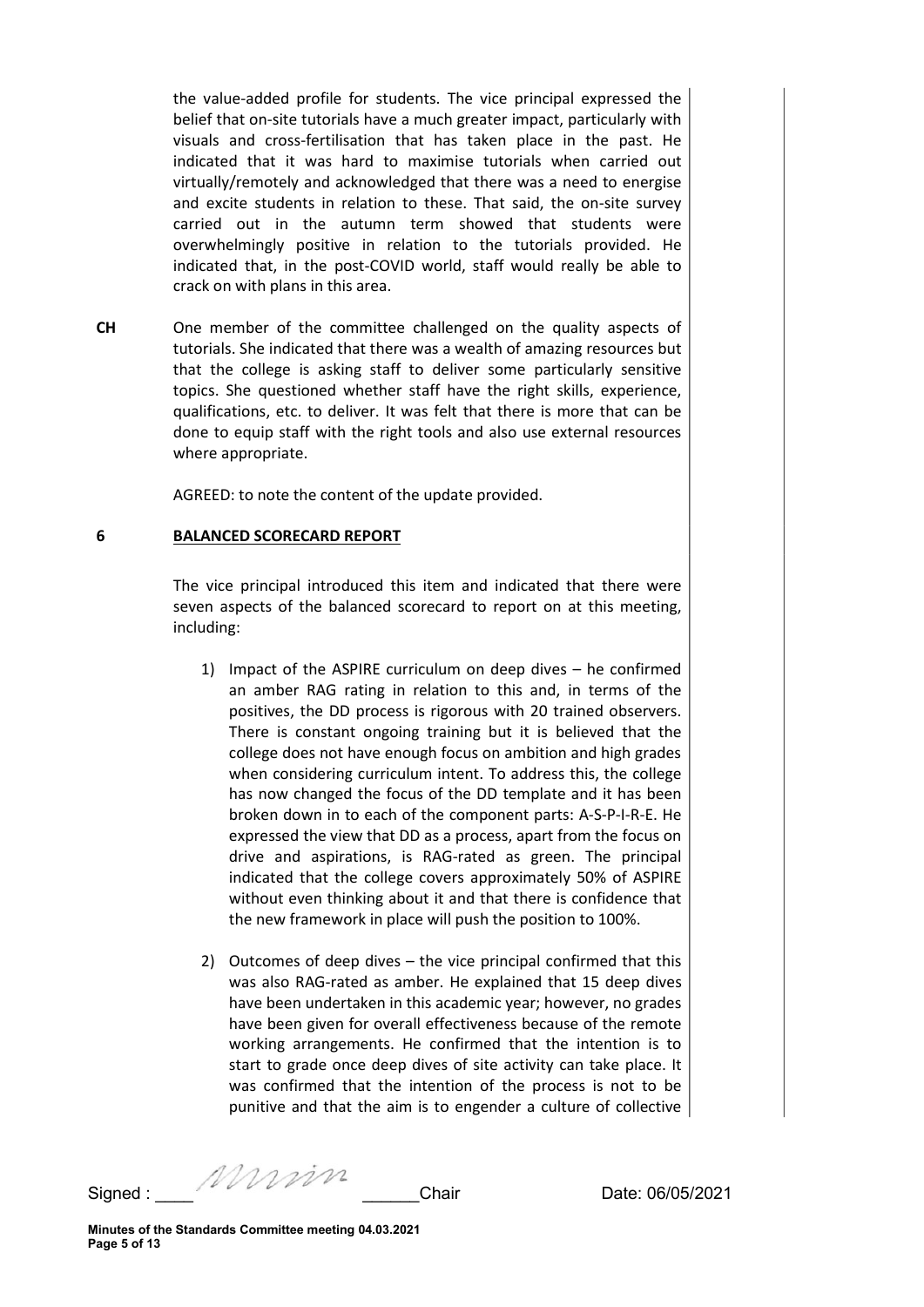improvement.

The vice principal indicated that, if the college were to grade, A-Levels would be a grade 2. Business studies has been improving incrementally and has moved to a 2 from a mid-3. He described apprenticeship provision and music and media as both being too 'cuspish', as are HNCs and HNDs. The committee were advised that maths and health and social care have not moved on sufficiently, and he explained that in a number of areas the college has struggled with staffing and staff sickness. In addition, online learning has been a struggle for the lowerlevel learners.

- 3) Progress with the curriculum strategy this is RAG-rated as green. All agreed that it was critically important that teachers own and drive this strategy, and assurance was given that this is evident. It was noted that the first college Skills Conference takes place on  $5<sup>th</sup>$  March, and all agreed that this was a significant step forward.
- 4) Progress with the TEL strategy this is RAG-rated as amber. The vice principal indicated that there is still more to do and that strategy development was at an early stage. He confirmed that it would be available for presentation to the committee at its June meeting.
- 5) Progress against QIAP this is currently RAG-rated as amber but is moving towards green. What is preventing it from being green now is the variability in teaching and learning and apprenticeship provision. That being said, the college does have some really good areas of performance, with no area now graded as a 4.
- 6) Upskilling of teachers all acknowledged that CPD at college is absolutely tremendous; however, it was explained that the RAGrating of amber is because the impact on learners is too variable. The college is confident that it has the right processes in place, but the impact is not yet there in all areas.
- 7) Improvements in apprenticeships it was acknowledged that this was discussed in an earlier agenda item.
- Q/CH A question and challenge from the committee was in terms of how staff respond to the feedback of deep dives and implementation of any actions identified. The assistant principal indicated that there was a real mix, which says a lot about the culture of some teams. It was confirmed that the college is seeing far less 'pedestrian' responses, with much better engagement evident when compared to a year ago. The college gives a mix of collective and individual feedback, which is welcomed. The majority of staff feel a sense of collective responsibility and a team approach through the deep dive process. The committee were advised

Signed : \_\_\_\_ \_\_\_\_\_\_Chair Date: 06/05/2021

 $VP C&Q$  June 2021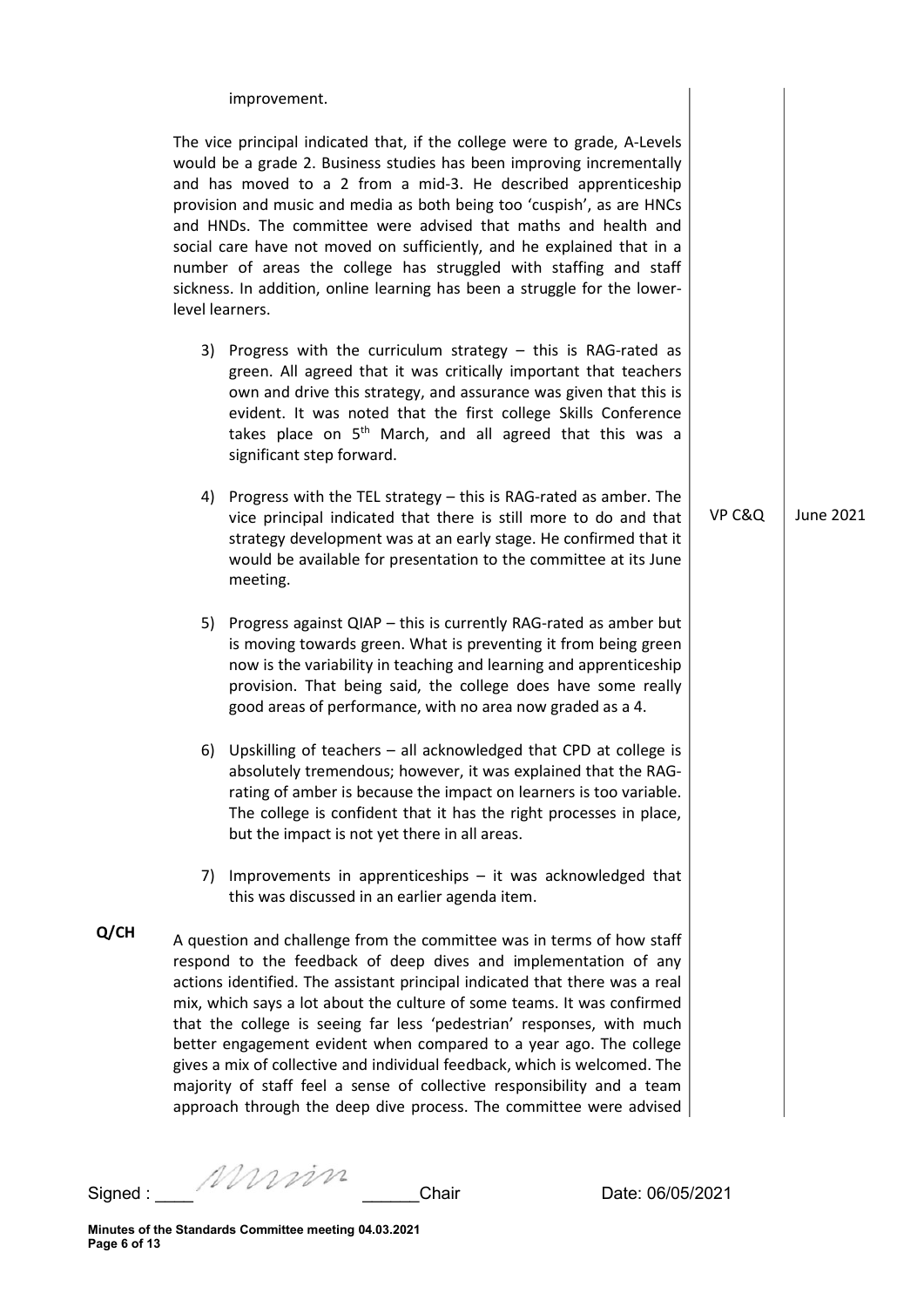that, initially, there was some anxiety regarding deep dives being undertaken around online activity; however, overall, the staff view is positive. One member of the committee asked whether individuals felt a sense of loss because of the collective approach. It was explained that the appraisal process uses the deep dive process as no observations are undertaken. It was confirmed that the college has a framework in place which encourages self-reflection, and these will be used in one-to-ones. The principal confirmed that the aim is to create a culture of development, and this is what staff are working towards.

One member of the committee made the observation that, reading the report as a whole, it was clear that there were some solid gains. In relation to upskilling teachers, he asked whether there were plans to support teachers with employer engagement. The vice principal confirmed that there is a clear link on this with the strategic plan, and staff are all aware that the priorities for students are employability and jobs. That said, he acknowledged that there was a gap in relation to the CPD offer as industry days had had to be put on hold because of COVID. He described this as the next evolution piece.

One member of the committee made an observation in relation to deep dive methodology and, particularly, noted that the college was not yet having one-to-ones with teachers regarding sequencing. It was acknowledged that this does need to be addressed as it is an area that Ofsted are likely to focus on.

In relation to the collective approach taken through deep dives, one member of the committee asked whether there was a loss in that there was no longer individual focus and, potentially, this is a lost opportunity for a head of department to share staff concerns. The vice principal indicated that it is important to make the step change at the right time and pace. He confirmed that expectations were increasing but that it is important that staff feel it is possible to be open, honest, and not afraid to take risks and, because of this, the college does not intend to revert to processes that could lead to individual fear.

One member of the committee noted that the head of A-Levels is moving to another role and asked what mitigating steps are being taken to minimise risks in this area. The principal advised that the college has constructed a new post to drive forward adult learning and that the head of A-Levels, Amanda Gleadall, is moving into this role. The college wants to use this vacancy as an opportunity for staff internal progression and intends to mirror the model successfully introduced at Station Park. There will be three heads of department who each have a 50/50 teaching role. There is optimism that this change will lead to internal progression. The principal confirmed that the staff survey was very clear regarding the need for progression opportunities. In terms of mitigating risks, he confirmed that external support has been secured from a sixth form college principal and that this sits alongside the fact that he has

Q

Signed : \_\_\_\_ \_\_\_\_\_\_Chair Date: 06/05/2021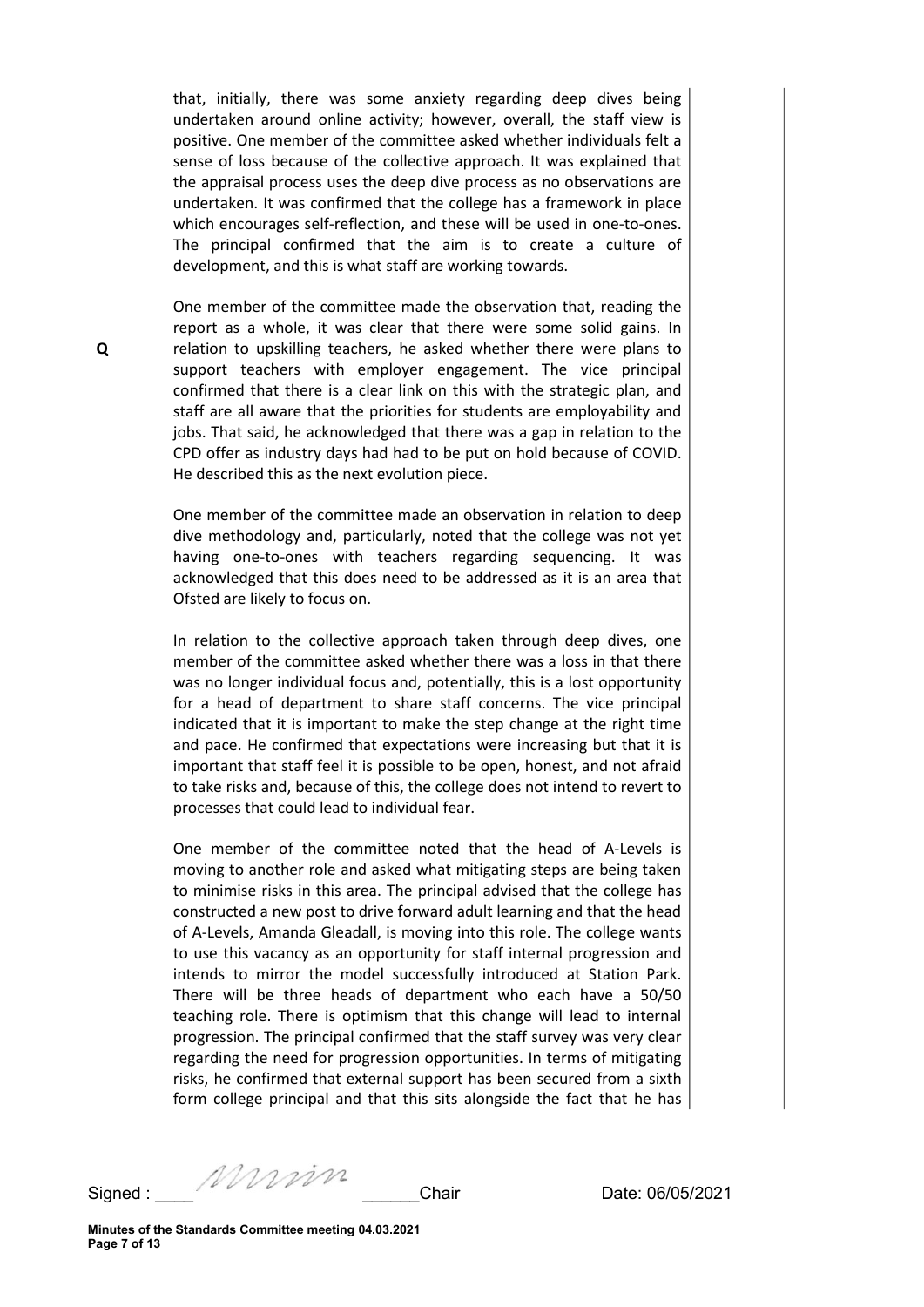also previously been a sixth form college principal for a year. The committee were advised that the A-Level team are very positive in terms of the future.

In terms of a culture change, the principal indicated that the college is managing and supporting staff and has so far been able to avoid having to go down the route of applying the capability procedure to do so. The use of CPD pushes staff beyond their comfort zone and breeds high expectations. In a number of instances, staff have decided that this is not for them; however, most staff wholeheartedly embrace the change.

In relation to industry days, the principal indicated that the college has been able to utilise some online opportunities, i.e. bringing together a Board of really diverse high-profile individuals who would not have been physically able to attend together.

AGREED: to note the content of the update provided.

# 7 RISK REPORT

The vice principal introduced this item and confirmed that this summarises the quality and curriculum risks on the risk register. He explained that there was no longer a risk of a grade 4 in any area, which leaves two risks remaining. These are:

- 1) Failure to embed the ASPIRE curriculum
- 2) Grade 3 Ofsted overall effectiveness.

In relation to the first, he confirmed that the college now has a visual cycle, i.e. the 7 steps. It is fit for purpose and meets the needs of the sector and locality. There are rigorous QA and QI processes in place, including monitoring the quality of deep dives. Business improvement groups have been very successful, including the work done by the curriculum planning group and the first 42 days group. The college is able to gain valuable feedback from students through Rate Your Course and learner voice, and it was indicated that the Skills Conference planned will allow the college to take in external views regarding the curriculum.

In relation to the risk of a grade 3, the vice principal expressed the view that the college is currently at a 'cuspish' point. It is on the point of being graded good for teaching and learning but is not quite there yet. In terms of the positives, these include feedback from learners and the level of CPD provided. In terms of culture, managers were described as the engine room and, therefore, winning their hearts and minds is critical. There is confidence that there are really tangible good processes in place and there is evidence that hearts and minds are being won and, as a consequence, the green shoots really are compelling.

Q The committee asked for an indication of the timeline to get over the cusp and have clear evidence of good. The vice principal indicated that,

Signed : \_\_\_\_ \_\_\_\_\_\_Chair Date: 06/05/2021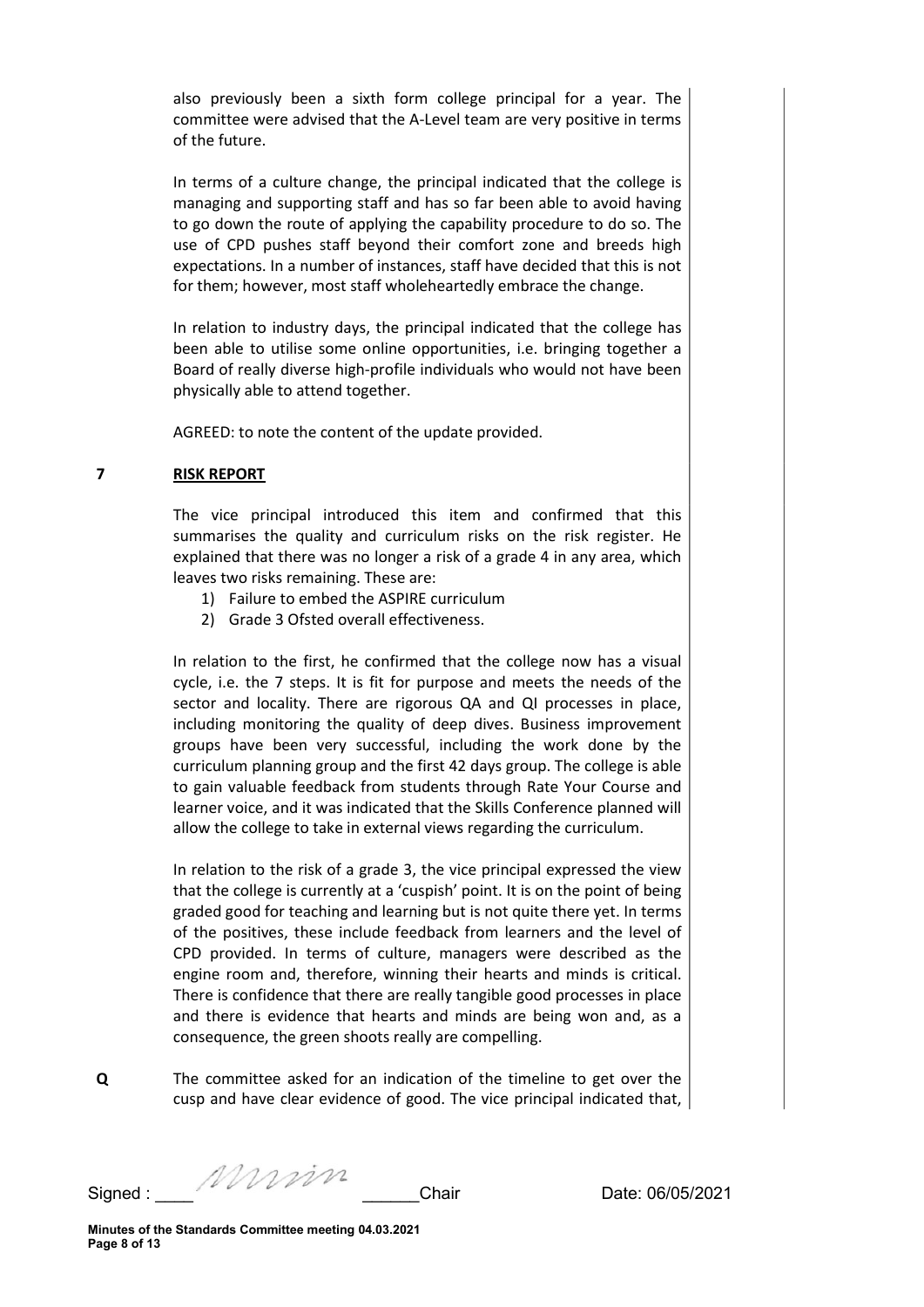were it not for covid, he would be confident of the position now, but COVID has slightly put the college back. As a best estimate, he feels that the evidence will be available in May. The committee asked how this ties in with the practical preparation for an Ofsted visit. The committee were advised that Ofsted have communicated the intention to return to inspection in the summer and that, on balance, it is felt that an inspection is more likely than not. The vice principal confirmed that the college has been incredibly honest and self-critical within the SAR and that this may in itself trigger an inspection.

In terms of curriculum planning, he explained that the college was on a cultural change journey and that the processes are now better, freer, and owned by staff. In particular, assistant principals really engage and own and there is a sense of purpose in the design. Staff are now much clearer in terms of the why, the focus, and then the design, with the aim always being to create a brilliant experience for students.

AGREED: to note the content of the update provided.

# 8 DATA ON A PAGE

The assistant principal introduced her detailed update, and a number of aspects were brought to the committee's attention:

- Attendance attendance for young people has declined, as has retention, but progress has improved. The expectation is that this will improve further.
- Attendance for maths and English has declined but progress in English has improved significantly. Maths has not improved at the same rate and there is more work to do on this.
- Adult attendance and retention have declined but progress is improving
- Subcontracted retention has slightly declined but achievement has declined at a more significant rate. That said, the college is expecting more enrolments, which could potentially lead to an improvement.
- Apprenticeship attendance has declined but achievement has improved, and the expectation is that this trajectory will continue.
- In relation to high needs, there has been a decline in attendance and retention but progress has improved
- Deep dives continue to be undertaken but, as indicated earlier, are not graded for overall effectiveness and, therefore, are considered to be more developmental this year.

The committee were advised that, whilst the attendance decline might look like a worry, it is important to remember that this is the lockdown impact, i.e. purely 100% online learning. There is confidence that the position will stabilise once students return to site. The assistant principal confirmed that, when the data is split down even further, it does clearly

Signed : \_\_\_\_ \_\_\_\_\_\_Chair Date: 06/05/2021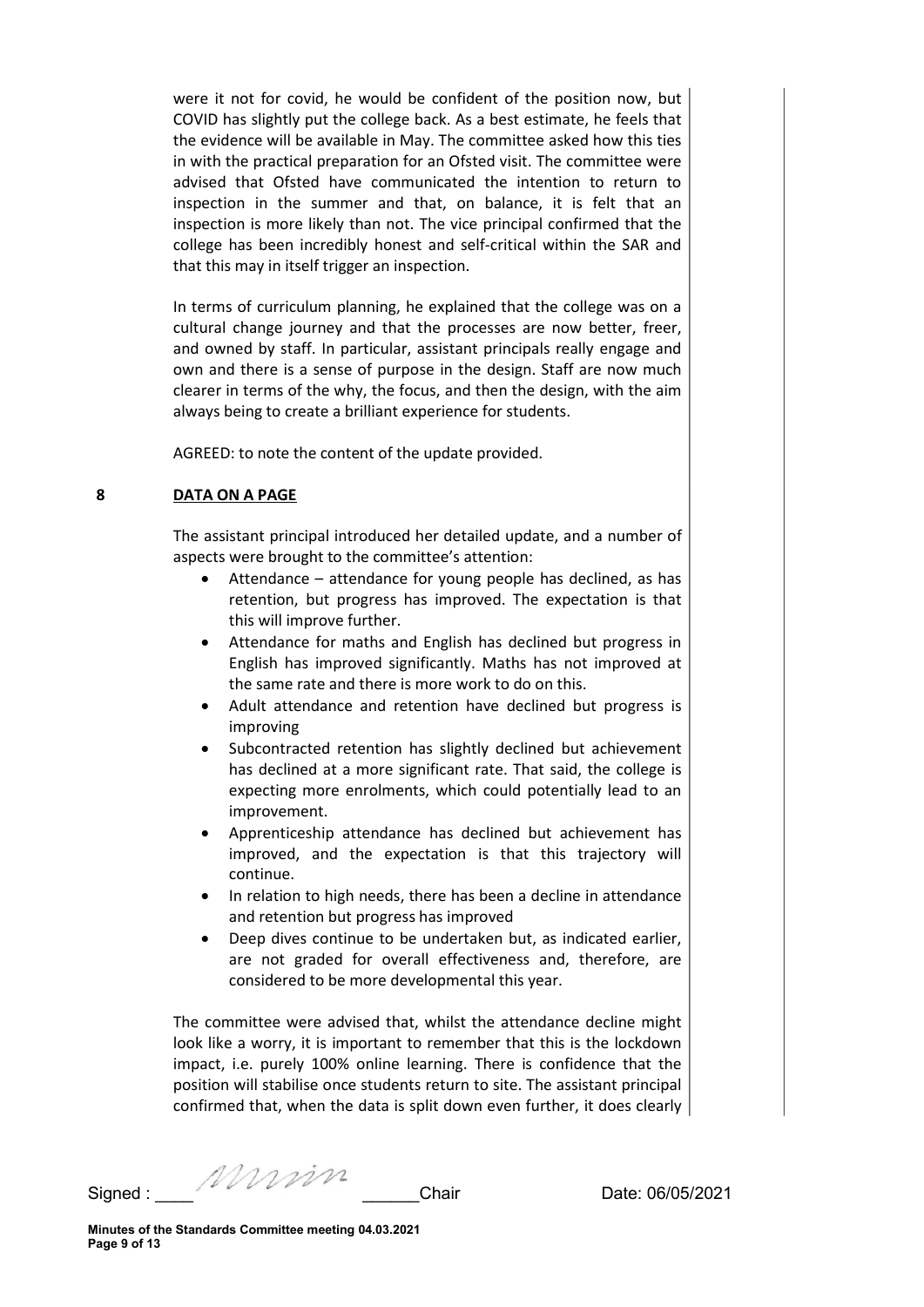show the online impact. The committee made the observation that, despite the decline, it does not seem to be translating into gaps in learning, with attendance being pretty evenly spread.

Q One member of the committee asked where the national rates were derived from as they seem high in the current circumstances. It was explained that they are taken from the 18/19 NAR as this is the most recently published data; however, all acknowledged that these were probably now higher than the reality. The committee felt that potentially the college was comparing 'apples and pears' as circumstances have changed so dramatically since the 18/19 data. The committee all agreed that the statistics were really good considering the 2020/21 upheaval, and all felt that it would be a great performance if the numbers could be maintained until the end of the year.

AGREED: to note the content of the update provided.

# 9 LEARNER VOICE REPORT

The vice principal: communications, engagement & student experience introduced her report and summarised the learner voice and your voice activities. She was pleased to report that meetings have now moved away from discussing canteens and buses and described the January learner voice meeting as the 'best ever'. There was really high-quality feedback, with learner reps suggesting solutions as well as highlighting issues. A lesson learned is that there is far more student engagement via the use of Teams than has ever been the case, with some students feeling more comfortable to make a comment in the chat function when compared to the vocal confidence required at on-site meetings. She described the learner reps as really representing rather than just giving their own views, which is a real step forward. Students did raise a few issues, particularly uncertainty regarding exams and assessments. Given the government announcements, the college was able to give them clarity and assurance immediately. Some students expressed concern regarding work placements and this was described as 'not an even playing field'. She confirmed that the work placement team are being innovative, particularly in relation to the virtual offer.

Learner reps were positive about the support given to students by the college but indicated that it would be useful to receive this as a student before actually starting on site. To respond to this, the support details will be published to applicants in May going forward.

The vice principal confirmed that the curriculum learner voice sessions mirrored what was raised in the cross-college sessions, which is a real positive and gives confidence.

Q One member of the committee asked whether there had been any analysis undertaken of any gaps that may exist because of the lack of

Signed : \_\_\_\_ \_\_\_\_\_\_Chair Date: 06/05/2021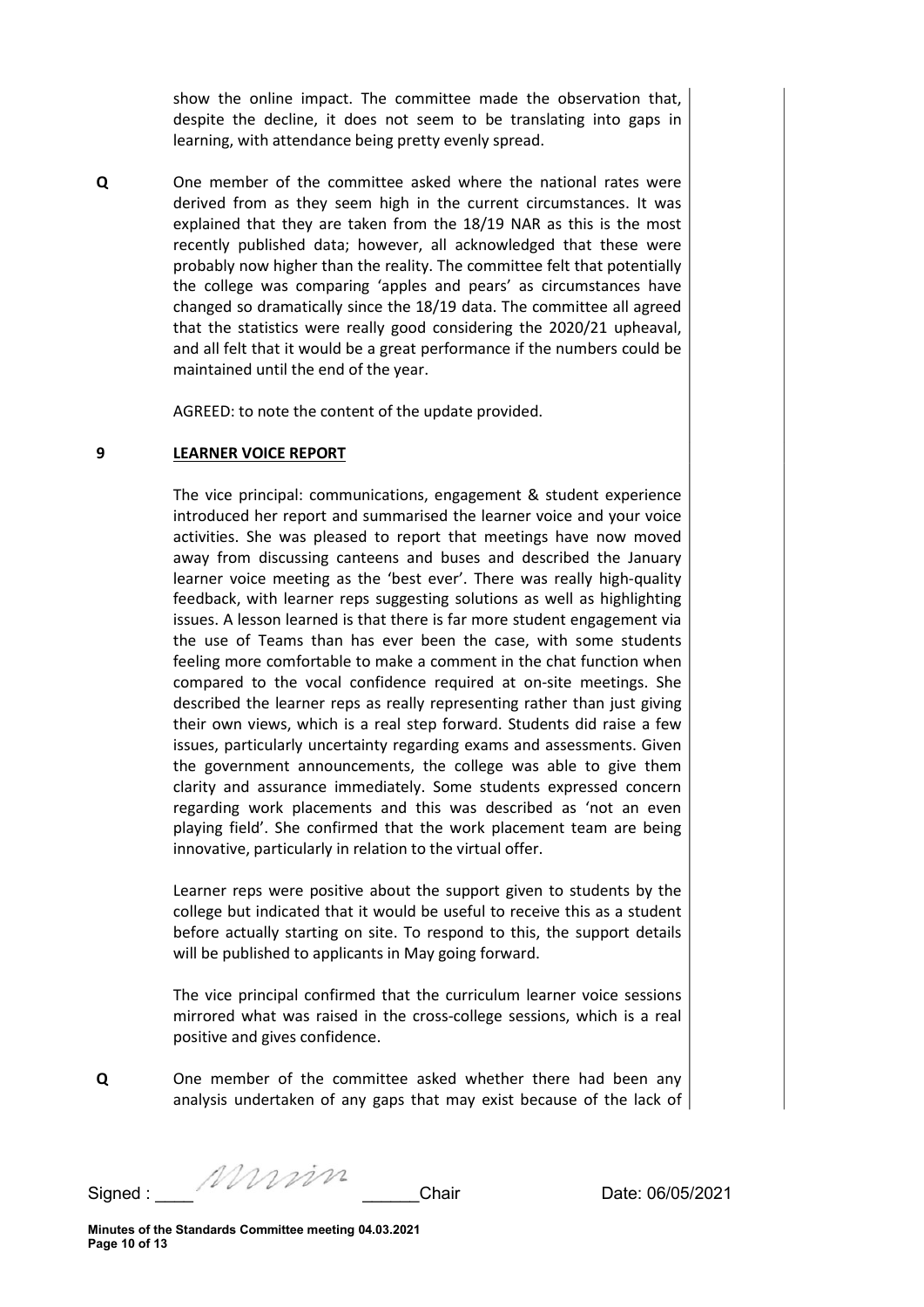face-to-face delivery. The vice principal confirmed that 100% of students prefer face-to-face learning, and the overwhelming feedback is that they want to get back on site.

Q The committee asked what the intended use of Teams is in the first 42 days, given the comment in the survey that there had been some confusion. The committee were advised that clear induction will take place, both in terms of how it is likely to be used and the frequency.

> The committee were advised that the second round of Rate Your Course was circulated in January during lockdown. There were 576 responses and the learner reps worked very hard to secure this response rate. Of those who responded, only seven indicated that they had learned nothing or made no progress. A really good statistic is that 95% of students indicated that they would recommend the college. The vice principal indicated that, when you layer on top of this the hugely different year and that fact that it has not been what students had expected or what had been planned, all agreed that this was a significant achievement.

> The committee were advised that it is possible to drill down into specifics and that there are a few areas that have been followed up, particularly where students are not happy or didn't feel that they were making progress.

Q The committee asked whether the college provides feedback in terms of what has changed or what has been done to respond. It was confirmed that this has not yet taken place but that it is planned. All agreed that the learner reps need to be able to see impact.

AGREED: to note the content of the update provided.

#### 10 SAFEGUARDING, PREVENT AND E&D

The committee's attention was drawn to the statistics, and it was confirmed that there has been a decline in the number of students with EHCPs and there has also been a decline in the number of safeguarding referrals. The college has recently been alerted that one apprentice has been convicted of a sexual offence. The employer wasn't aware of this but now is, and it is highly likely that the company's HR processes will lead to his dismissal.

Governors were advised that the college will be undertaking its annual audit, and the first draft of the documentation was shared. The vice principal confirmed that all governors were welcome to be involved in the validation process.

The committee were advised that there is some sector consultation on Keeping Children Safe in Education and that there are some significant

Signed : \_\_\_\_ \_\_\_\_\_\_Chair Date: 06/05/2021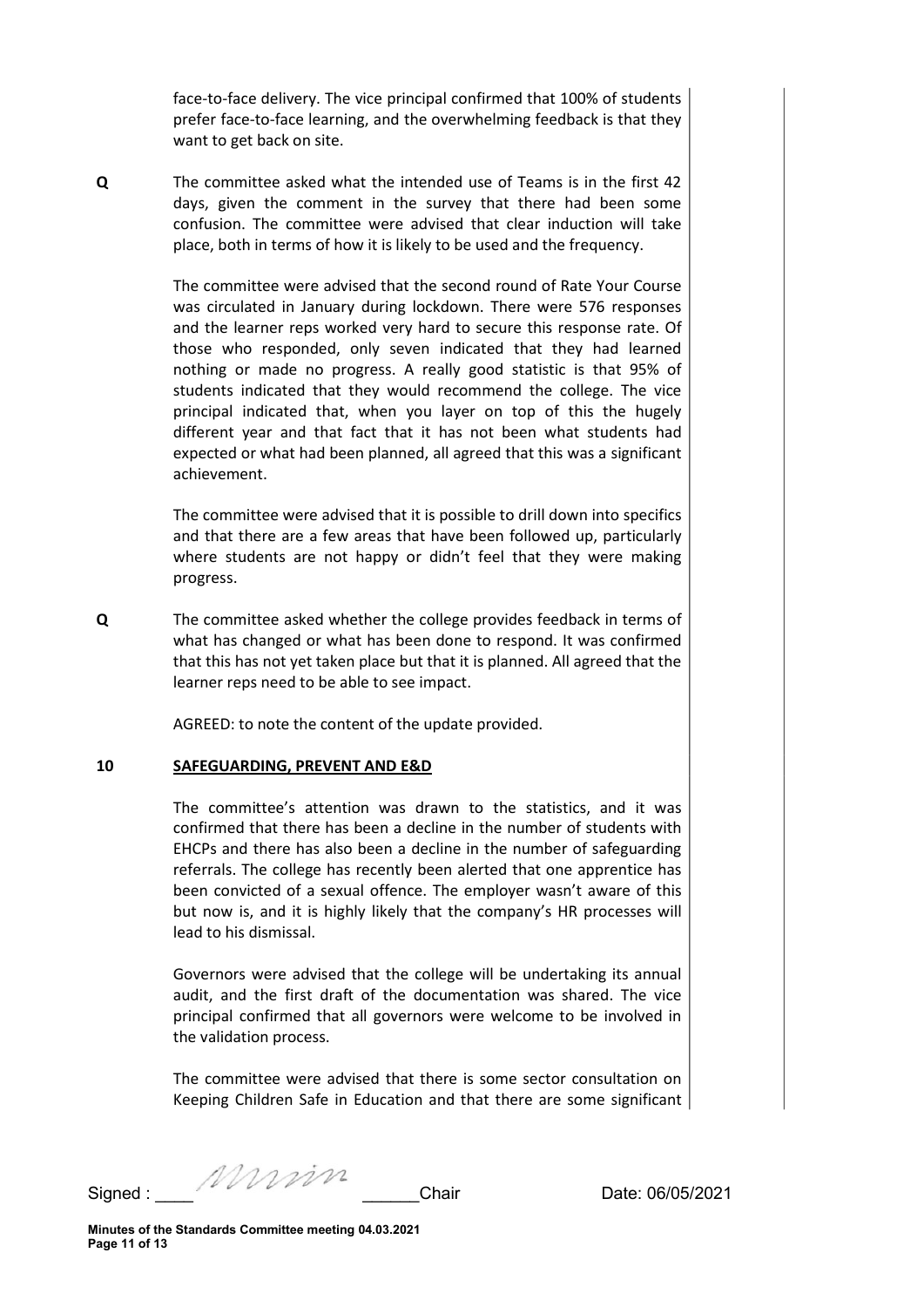changes proposed. Specifically, the role of designated safeguarding lead has caused some controversy, as the proposal is that they will have more accountability for student outcomes. The concern is that this relates to students who 'have or have had' a social worker at any point. The college would be heavily reliant upon transition information, which may or may not be provided, and it could relate to a really historic position.

In relation to Prevent, she indicated that there appears to be a mismatch between concerns regarding right-wing and ISIS. Police feel that providers may be reluctant to report faith-based concerns. Online radicalisation is still a huge risk, and some organisations are using anti-COVID materials as a method of recruiting. Police are reporting a change in hate crime patterns, with these now taking place in more residential rather than city centre areas, which leads to suggestion that they are pre-planned. She confirmed that the college's Prevent risk assessment has been updated in response to the briefings.

The government has issued a Prepare strategy, and this is likely to include additional statutory responsibilities for the sites that are open to the public, with colleges needing to respond. She confirmed that existing risk assessments are being reviewed to see if these new requirements can be incorporated within existing assessments rather than creating something separate and new.

The college has been doing a lot with teachers in relation to traumainformed practice, and the college is working with a network of providers in this area.

Q The committee asked whether the college is expecting a spike in relation to welfare work when students return to site. The vice principal indicated that the expectation is to see more safeguarding referrals but that the drop-off rate this lockdown was much lower when compared to March 2020. She confirmed that the team is prepared for this. Staff are also expecting a delayed impact of lockdown, with students initially quite excited and pleased to return, but by Easter it is expected that there will be some students who show signs of struggling. She confirmed that work is being done with some external agencies, with the aim being to be proactive regarding resilience.

AGREED: to note the content of the report provided.

# 11 COMPLAINTS (MID-YEAR REPORT)

The committee were happy to note the content of the information provided.

#### 12 AOB

There were no matters of additional business.

Signed : \_\_\_\_ \_\_\_\_\_\_Chair Date: 06/05/2021